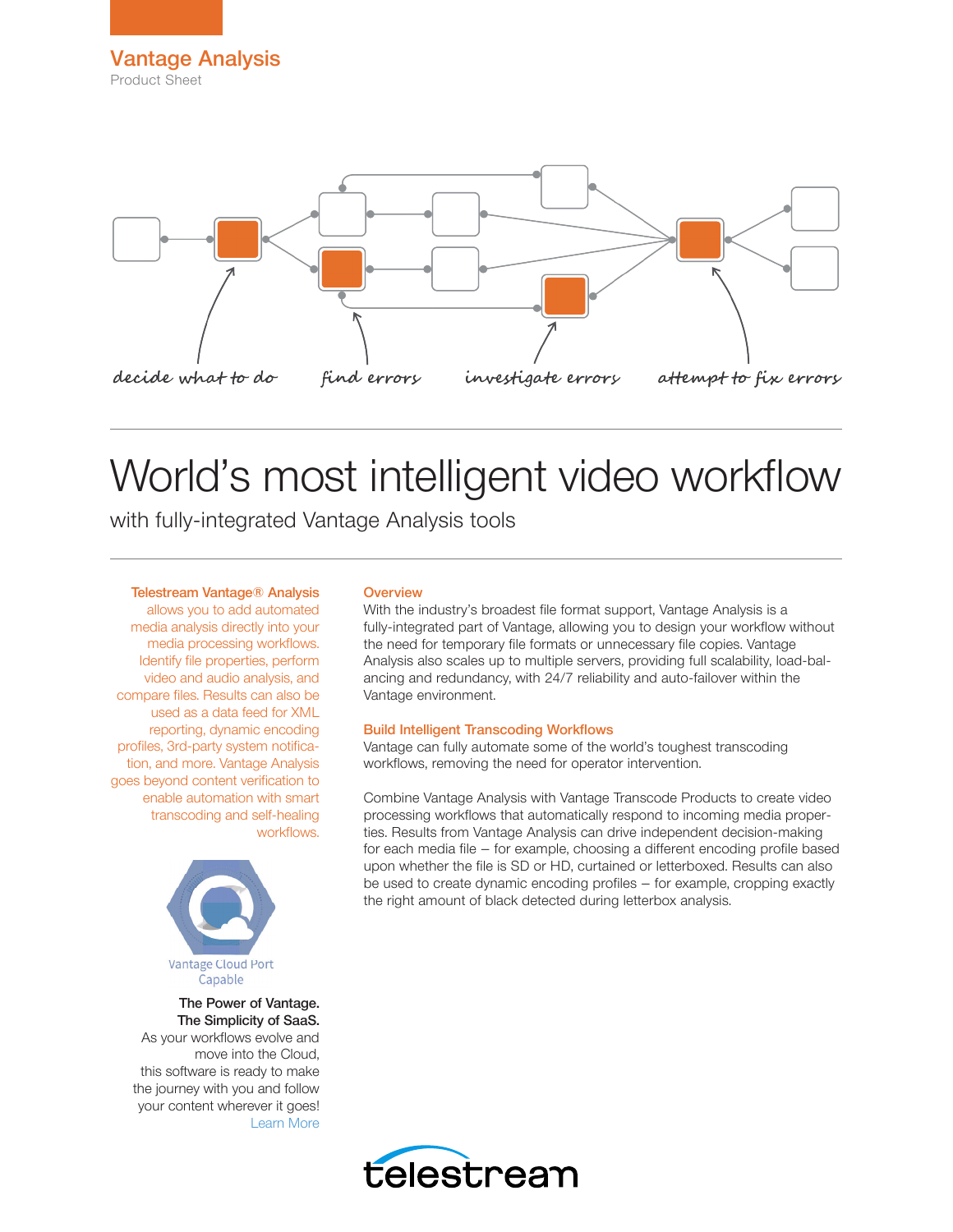#### Audio Analysis and Correction

Vantage Analysis can automatically measure audio and dialog loudness, using ITU 1770-3 audio analysis and Dolby Dialog Intelligence. Gated loudness, dialog loudness, the amount of measured dialog, and peak levels are all measured and can be reported, used for decision-making, or provided to subsequent steps in the workflow.

When combined with a Vantage Transcode product, loudness analysis results can also be used to correct audio. Vantage Transcode will use the Analysis results intelligently, automatically choosing whether to use dialog or the audio loudness as the correction criteria, based upon user-specified thresholds. Vantage Analysis can analyze multiple audio tracks or languages independently, and correction can occur across all tracks or languages during a single transcode. Only Vantage Analysis and Vantage Transcode products provide a completely automated file-based solution for multilanguage, dialog-aware audio analysis and correction.

#### Publish Analysis Results

Using Vantage data modeling, results can be published to web services, as metadata in media files, or exported as XML. Results can also be accessed through the Vantage SDK.

#### Pass and Fail Files

Vantage can automatically test files to determine whether they "pass" or "fail". Specify which parameters you wish to measure, and configure acceptable ranges for those measurements. Vantage Analysis will then determine whether each file falls within acceptable range, and can trigger different workflows automatically based upon the results. A PDF report indicating the results can also be published and emailed for review.

#### Scalable, enterprise-class server software

Vantage Analysis runs on your favorite Windows 2008 or 2012 server. Optimized for server architectures, Vantage Analysis ensures high throughput of video files. Adding Vantage Array™ allows for full scalability, load-balancing and redundancy, giving you 24/7 reliability and auto-failover. Processing can take place on one or multiple load-balanced servers providing high-volume processing to meet your exact media workflow needs.

#### Best in class customer support

You can rest assured that our highly-skilled technical team will be available to provide the quick and comprehensive support and guidance you need to fully leverage the power of your Telestream product.

| <b>Feature</b>                   | Analysis | <b>Analysis Pro</b> |
|----------------------------------|----------|---------------------|
| <b>Compare Files</b>             |          |                     |
| <b>Indentify Properties</b>      |          |                     |
| Measure Video/Audio              |          |                     |
| Loudness Measurement             |          |                     |
| Smart Decision-Making            |          |                     |
| <b>PDF Media Reports</b>         |          |                     |
| Mediainfo Integration            |          |                     |
| Dolby E Detection                |          |                     |
| Dolby Atmos Loudness Measurement |          |                     |
| Dolby Vision Metadata extraction |          |                     |
| Color Levels Analysis            |          |                     |
| Scene Change Analysis            |          |                     |
| Telecine Cadence Analysis        |          |                     |